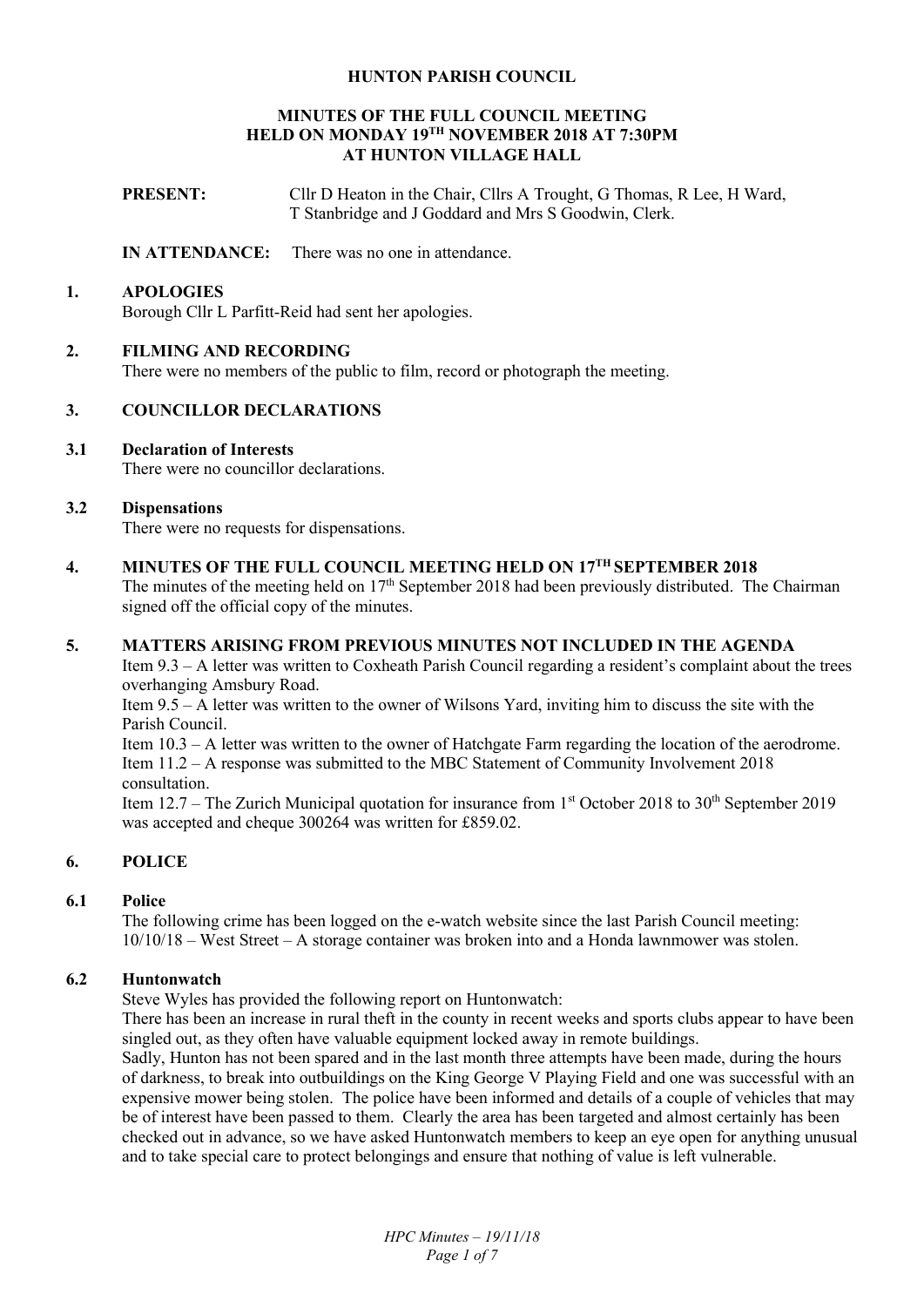Once again Huntonwatch has had to inform the police of joy riders driving across the crop field between Bishops Lane and East Street and causing criminal damage to one of the gates. We have also spoken with Robert Day and he has now dug a trench across one entrance to prevent a reoccurrence.

We have found evidence of drug taking in the more isolated lanes in the village, have had several reports of people wandering around private properties and scam phone calls are increasing as we approach Christmas. A car, used in a robbery at a post office in Maidstone on 13<sup>th</sup> November, was found burnt out on Barn Hill. We received no notification of this from Kent Police nor had any reports from Hunton residents and only found out about it when an article from the Downs Mail was posted on the Hunton Community Facebook page.

# **7. LOCAL COMMUNITY**

# **7.1 King George V Playing Field**

The Chairman of the King George V Playing Committee, Simon Taylor, was unable to attend the meeting. Cllr Heaton (a Trustee of the Committee) read the following report on the last meeting, held on 14<sup>th</sup> November:

The green container near the cricket pavilion has been cleared and will be removed.

Consideration will be given to changing water company and to insure against water leaks.

Health and safety – three MBC reports have been received with no issues or comments raised.

Finance – there is £6,508 remaining in funds. The grant of £7,585 from MBC for fencing around the multiplay and infant swings has been received into the Parish Council bank account. Jackson Fencing will visit the site and measure up.

Additional security measures are to be considered near the cricket pavilion. There have been several attempted break-ins to the outbuildings near the pavilion.

Three moles have been recovered from the Bowls Club/Community Orchard picnic area.

# **7.2 Hunton Village Hall Committee**

The next meeting of the Committee will be held on 20<sup>th</sup> November, so there is nothing to report.

## **7.3 Hunton Primary School**

Cllr Trought did not have anything to report.

# **7.4 Hunton Village Club**

Cllr Trought reported that the new kitchen is nearly finished.

# **7.5 Traffic and Road Safety Working Party**

Cllr Ward advised that the next meeting of the Working Party will take place in the first week of December.

Cllr Goddard has contacted KCC to ascertain the criteria required for a 30mph speed limit in East Street. KCC have installed a gradient sign on Hunton Hill.

Cllr Stanbridge noted that he had reported the flooding in East Street to KCC.

Cllr Ward informed Members that the weight restriction sign on East Street has been hit by a van; the post is now at an angle.

# **8. COUNTY & BOROUGH COUNCILLORS**

# **8.1 County Councillor**

County Cllr Stockell was unable to attend the meeting.

#### **8.2 Borough Councillors**

Borough Cllr Parfitt-Reid had provided the following report from her meeting with Helen Grant MP: Helen Grant is working with John Wilson and the Kent Association of Local Councils to find a long term, sustainable solution which can keep more HGVs off Kent's rural roads. The aim of the project is to work with all stakeholders including farmers, local politicians, hauliers and enforcement authorities to find a mutually agreeable way to limit the number of HGVs on rural roads. Specific solutions could include: more accurate sat nav use; better road signage; agreed routes for HGVs to use to access farms; and enforcement when the agreements are broken. Helen has facilitated a meeting between KALC and the Kent MP group in which the Kent MPs were supportive of the project. The project has also won support

> *HPC Minutes – 19/11/18 Page 2 of 7*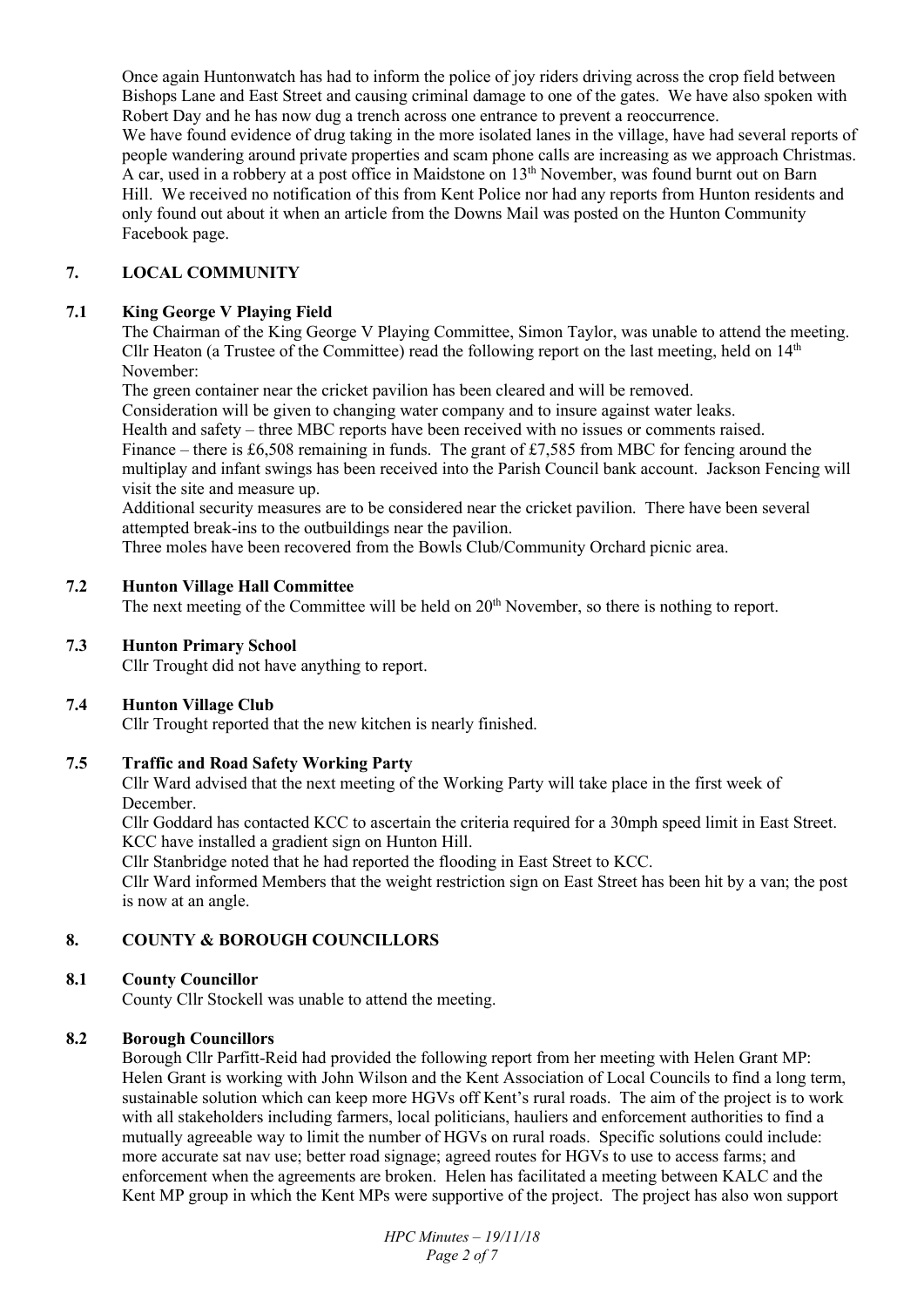from Kent County Council and the Leader of KCC has asked for a working group to be set up to report into the KCC Cabinet on potential solutions. This group will be chaired by Sean Holden, KCC Councillor for Cranbrook, and will meet for the first time in the coming weeks. Once specific proposals have been drawn up, and agreed by KCC, Helen will be working with Kent MPs to lobby Government for any funding which may be required.

Cllr Parfitt-Reid is still waiting to speak to her in person regarding policing. Members agreed that the enforcement is crucial.

# **9. PARISH COUNCILLORS**

# **9.1 Liaison with External Bodies**

Cllr Thomas has not attended any meetings with external bodies.

# **9.2 Footpaths and Ditches**

Cllr Goddard reported that a drainage expert has examined the culvert at the end of Grove Lane. One pipe is open, and the other is blocked, but the expert did not consider it worth digging out. The culvert will be left as it is, in the hope that the ditch clearance on West Street will make a difference.

Cllr Heaton advised that water was bubbling out of the manhole near Scott's Farm. Cllr Goddard **Agreed** to follow this up with KCC. ACTION: CLLR GODDARD

Cllr Heaton stated that the land which caused the flooding in May is now arable, so there should be no flooding next year.

Cllr Heaton **Agreed** to spray the permissive footpath again. ACTION: CLLR HEATON Cllr Heaton has not heard back from KCC PROW about the footpath which exits onto Hunton Hill. He will contact them again. ACTION: CLLR HEATON

# **9.3 Highways**

Cllr Goddard reported the following:

KCC installed the 'Unsuitable for HGVs' sign at the Green Lane/Hunton Road junction but put it in the wrong place. The contractor will move it to the correct position.

A SLOW marking has been painted on George Street.

A gradient sign has been erected opposite the northern exit from Amsbury Road.

A 'Road narrows' sign will be erected on the West Street northern approach to Hunton Hill.

Jennie Watson (KCC) has recently provided a quote for a HGVs sign near the Hunton Hill/Heath Road junction.

A blue sign has been installed at the top of Hunton Hill, stating that the 7.5T weight limit starts in one mile. KCC will not be installing a steel bollard on Redwall Lane.

The verge marker posts will be replaced at Stonewall Farm.

The lines at the bottom of Hunton Hill have been repainted.

'Pedestrians' signage near the Greensand Way footpath have not been actioned yet. The cost would be £600; a decision has not been made to go ahead yet.

Cllr Thomas noted that KCC had made a good job of filling in the washed away edges on Barn Hill.

# **9.4 Communication & Events**

Cllr Ward reported the following forthcoming events:

- The Village Lunches are being held every Thursday
- 24<sup>th</sup> November Village Walk & Lunch
- $\bullet$  1<sup>st</sup> December Quiz Night
- $\bullet$  8<sup>th</sup> December Christmas Fair
- 15th December 'Mr & Mrs'
- $31<sup>st</sup> December New Year's Eve Party$

Cllr Thomas congratulated Lesley Lee for all her work on the Village Lunches.

Cllr Ward has still not received any offers to take over from her as Editor of the Hunton Herald. Various people have offered to help with articles, but someone is needed to oversee it overall. Her last edition will be April 2019.

Cllr Heaton advised that 30 booklets had been printed for the Remembrance Service, funded by the Hunton Herald. There has been a demand for at least 50 more, so consideration should be given by the Parish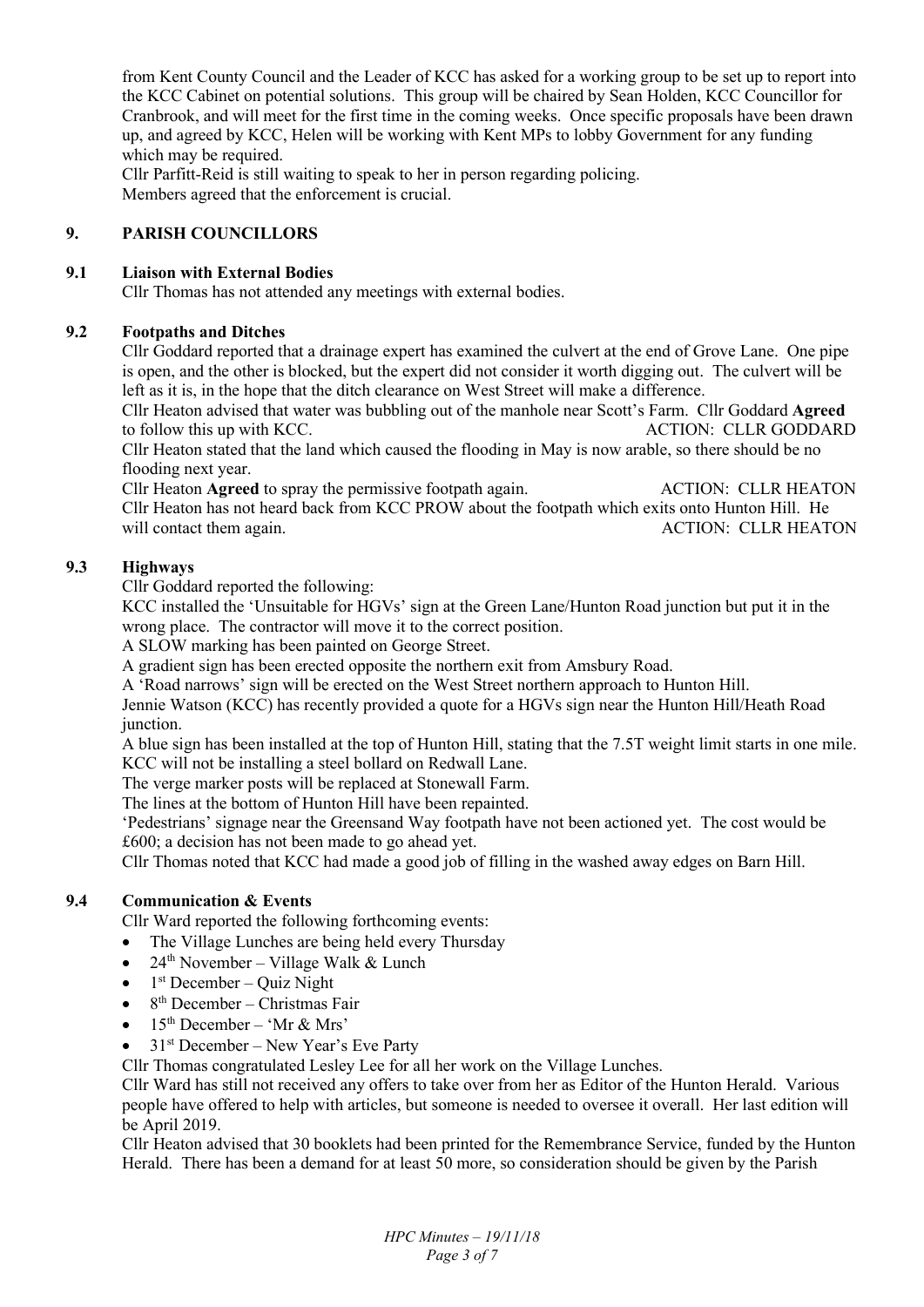Council for funding this at a cost of approximately £300. An item will be included on the next full council meeting agenda. ACTION: CLERK

Cllr Thomas congratulated Cllr Heaton and James Forster for pulling all the information together for the Remembrance booklets.

The plaque in the Village Hall which details past and present Chairmen of the Parish Council is out of date. A quote of £160 has been received to update this and a plaque in the church (so an £80 cost to the Parish Council). Members **Agreed** that this should be accepted.

## **9.5 Planning Issues and Consultations**

#### **9.5.1 Update**

Cllr Thomas advised that the Spice Lounge planning application has been refused by MBC officers under delegated powers. The reason given was the environmental effect of the building; there was no mention of the loss of jobs. Members **Agreed** to pursue the complaint about the pre-application advice given by the officer as the response from MBC was inadequate. ACTION: CLLR THOMAS

## **9.5.2 Creation of New Unitary Authority for Buckinghamshire – Joint Local Plan**

Cllr Thomas informed Members of an article, stating that a new unitary authority is to be formed to replace the county council and four district councils in Buckinghamshire. The result in planning terms would be a move back to the old Structure Plan. This would be a good idea in Kent, particularly with MBC and Tonbridge & Malling Borough Council.

## **9.6 Utilities**

Cllr Stanbridge did not have anything to report.

## **10. OTHER PARISH MATTERS**

## **10.1 Flooding**

Cllr Thomas reported that the Environment Agency Flooding Forum has agreed the property flood resilience measures to be installed on properties, but the work has not been done yet.

#### **10.2 Traffic Calming Measures on West Street**

Cllr Heaton informed Members that a resident has asked the Parish Council to consider traffic calming measures on West Street, outside the school. Yalding is to have traffic calming on Vicarage Road, paid for by developers, so it should be provided for Hunton too as it will bear the brunt of a lot of the traffic from the new development. The school has also said it would welcome traffic calming measures.

Cllr Goddard advised that Susan Laporte from KCC has said previously that street lights are required for traffic calming.

Cllr Trought could see possible objections to traffic calming due to increased noise and urbanisation. Cllr Lee advised that East Farleigh Parish Council is putting lots of markings and colouring on the road, rather than narrowing the road.

Cllr Thomas stated that Susan Laporte has also previously said that the best traffic calming is parked cars, although it was agreed that parked cars on West Street obscure the view for vehicles exiting Grove Lane, Bishops Lane, The Square and Bensted Close.

Cllr Ward advised that the road from Teston to East Malling has a slight narrowing, a change in the road surfacing, right of way signs and no street lighting. It would be possible to install this type of traffic calming without street lighting.

Members **Agreed** that the Clerk should contact Glyn Charlton, the Chairman of East Farleigh Parish Council, to ask for a meeting with the Parish Council to discuss the traffic calming options available. ACTION: CLERK

# **10.3 Road Closures**

Cllr Ward expressed concern about the effect on the bus service when the roads are closed by KCC. There have been a significant number of road closures affecting Hunton lately, for which there are alternatives if you use a car, but no alternative if the bus service is suspended. There is another planned closure in January, when Vicarage Road will be closed for five days, and there will be no bus service. The bus company has complained, and the Parish Council should also make representation to KCC, informing them that every time Vicarage Road or West Street are closed, the bus service is lost to Hunton residents.

> *HPC Minutes – 19/11/18 Page 4 of 7*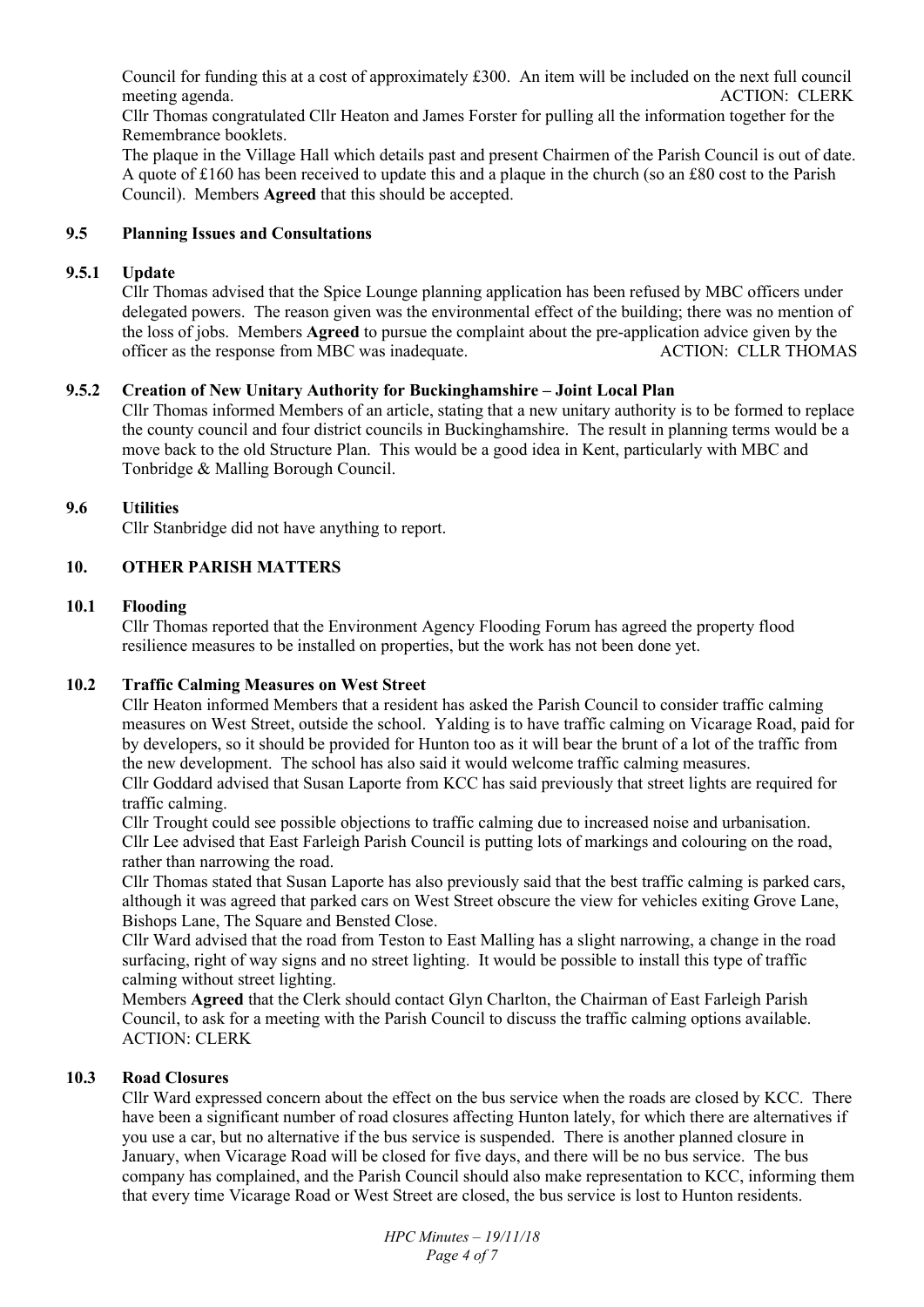Cllr Thomas advised that, as part of the planning permission for the 65 new houses on Vicarage Road, the developers will provide a footpath which will result in the narrowing of the road. There is no timescale for the work at present.

Members **Agreed** that a letter should be written to the Director of Highways, Transportation & Waste at KCC, stating that the Parish Council understands that work needs to be carried out on the roads, but that there have been many road closures affecting Hunton lately, which have also impacted on the bus service and affected the residents who use the buses. A set of criteria needs to be met before closing roads or alternatives (traffic lights, night work, etc) should be considered. ACTION: CLERK

## **10.4 Village Telephone Box**

At a previous meeting, Members agreed in principle to the conversion of the telephone box near the Village Club to a notice board. Cllr Trought informed Openreach that the Parish Council would pay £1 for the telephone box, with Openreach continuing to maintain the electricity supply. Openreach came to actually remove the telephone box, but were stopped by Cllr Trought, who is now waiting to for contact from them about the purchase of the box.

Cllr Thomas observed that the seat outside the Village Club is not in a good state of repair. Cllr Heaton Agreed to take a look at the seat. ACTION: CLLR HEATON

#### **10.5 Additional CCTV**

Cllr Trought reviewed the CCTV after the theft of the mower from the container, but the cameras do not cover the container or access to the field. Cllr Heaton has since placed a secure padlock on the container, which cannot be cut with bolt cutters.

Cllr Goddard suggested retractable bollards at the entrance to the car park, but there is a risk that people could get stuck in the car park.

Members **Agreed** that a quote should be obtained from Q-Tec Solutions Ltd for an additional CCTV camera to cover the container and pedestrian gate to the field. ACTION: CLERK

#### **10.6 Village Roles**

Cllr Trought noted that key roles in the village are proving difficult to fill, due to a lack of volunteers. These include the editor of the Hunton Herald and maintenance of the Hunton advertising directory, among others. Options available are: to do nothing; compile a list of people to approach; or pay for the Hunton Herald to be edited. The village relies on the Hunton Herald and residents would not want it to cease production.

Members agreed that if volunteers cannot be found, consideration should be given to paying someone. Members **Agreed** to invite the current members of the Hunton Herald team to meet with the Parish Council for an informal discussion to discuss the way forward. ACTION: CLERK

#### **10.7 KALC Community Awards Scheme 2019**

The 2019 KALC Community Awards Scheme was launched in September, with Member councils having the option of adopting the Scheme in their local area. Member councils that adopt the Scheme will make their own decisions about how they want to identify a person or group in their community that has made a significant contribution to the local community. The nomination from the Parish Council must be made to KALC by 31<sup>st</sup> January 2019.

 Members **Agreed** to consider whether to adopt the KALC Community Awards Scheme 2019 in Hunton at the next Parish Council meeting. ACTION: ALL CLLRS

#### **10.8 Parish Council Meeting Dates 2019**

 Members **Agreed** to the following meeting dates for 2019: Monday 21st January 2019 Monday 18th March 2019 Monday 13th May 2019 (Annual Meeting) Monday 20th May 2019 (Annual Parish Meeting) Monday 15th July 2019 Monday 16th September 2019 Monday 18th November 2019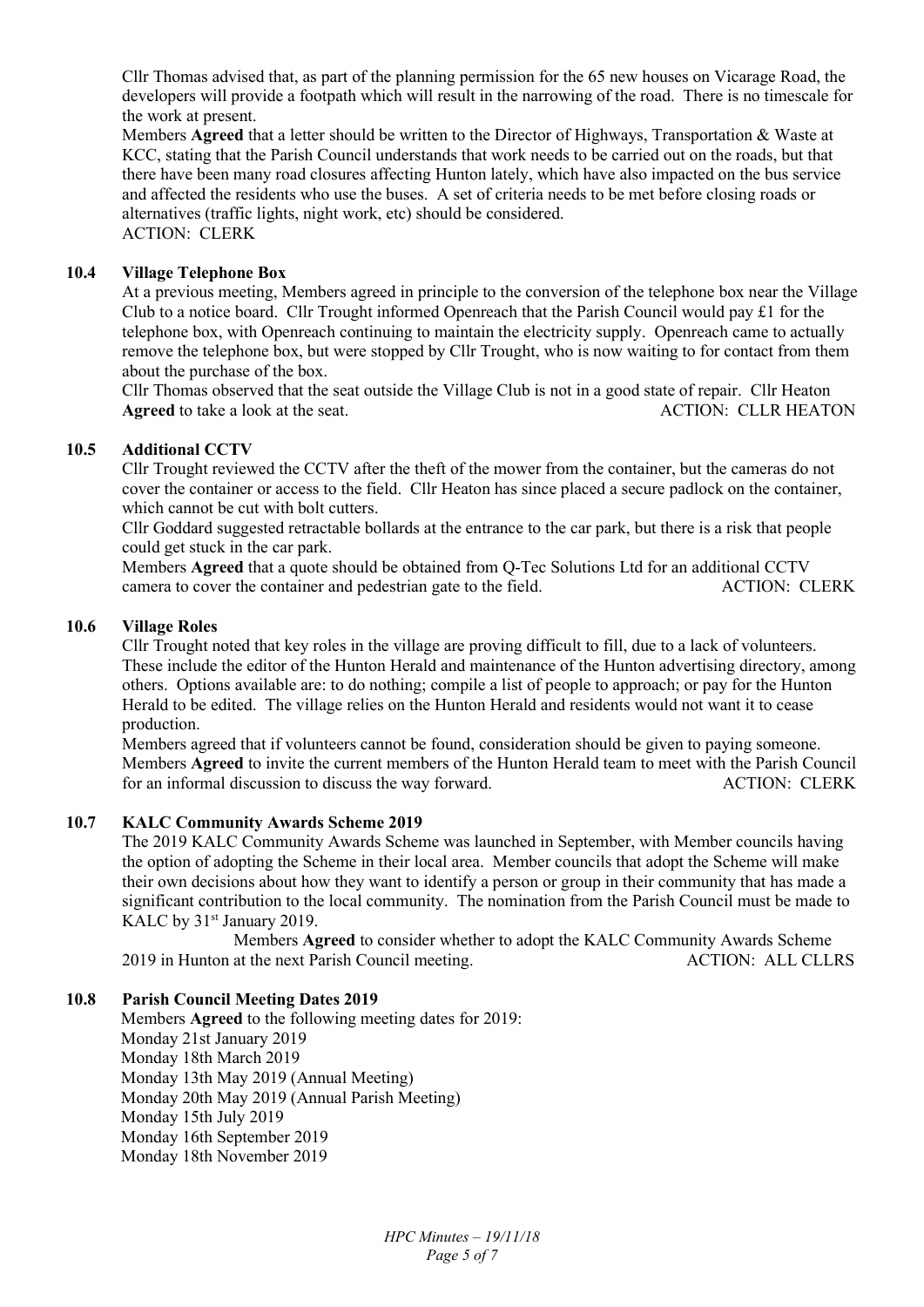# **10.9 General Data Protection Regulation (GDPR)**

Under GDPR, it is considered best practice for councillors and employees to use Parish Council email addresses, rather than private ones to ensure that email contents are kept securely. Members **Agreed** that Gmail accounts could be used, which are specific to the Parish Council. The Clerk will research how to set the accounts up.  $\blacksquare$  ACTION: CLERK

#### **10.10 Clerk's Report**

The Clerk attended the KALC Finance Conference on 18<sup>th</sup> October 2018, which was very useful and covered VAT, business planning and funding, heritage projects, insurance and key financial developments. Consideration should be given to updating the Parish Council's risk assessment.

The Clerk has emailed the Pre-School to say that the Parish Council will pay for the replacement of the defibrillator pads.

 An email has been received from Robert Hosker, Arable Farms Manager for Fridays Ltd, who have purchased Reed Court Farm in Chainhurst. He would like to gauge whether there is any interest in local parishes using the Hopper Huts on the site for meetings, youth groups such as Scouts and Guides, or other groups. Members could not think of any obvious use for the huts.

#### **11. FINANCE**

#### **11.1 Budget Monitoring Report**

The Budget Monitoring Report to 31st October 2018 was **Noted**. Cllr Goddard **Agreed** to check whether the kerb stones are still to be installed on West Street.

ACTION: CLLR GODDARD

#### **11.2 Income Received**

The following income has been received since the last meeting:

| Hunton Parish Hall Committee – FIT receipt                                | £849.18 |
|---------------------------------------------------------------------------|---------|
| Maidstone Borough Council – Parish Services Scheme grant (second payment) | £878.32 |

The MBC SIPA grant payment of £7,585 for the new fencing in the play area was received in November. Cllr Stanbridge reviewed and signed the bank reconciliation.

#### **11.3 Payments Made**

Members **Approved** the following payments made since the last meeting:

| $300264 -$ Zurich Municipal – Insurance                                             | £859.02 |
|-------------------------------------------------------------------------------------|---------|
| Unity Trust Bank – Service charge                                                   | £18.00  |
| $SO -$ Sharon Goodwin – Salary & office allowance – September                       | £443.44 |
| $300265$ – Steve Jones – Reimbursement for skip hire (clearance of green container) | £329.00 |
| $SO -$ Sharon Goodwin – Salary & office allowance – October                         | £443.44 |

#### **11.4 Cheques for Signature**

Members **Agreed** that the following payments be approved, and the cheques were signed by Cllrs Ward and Lee:

| 300266 – Kent County Playing Fields Association – Annual membership subscription | £20.00 |
|----------------------------------------------------------------------------------|--------|
| $300267 - KALC - Finance$ Conference                                             | £72.00 |
| $300268 - E. ON - Street light electricity$                                      | £11.93 |
| $300269$ – Sharon Goodwin – Travel expenses / Postage / Stationery               | £99.37 |

#### **11.5 Annual CCTV Maintenance**

 Q-Tec Solutions Ltd have been in contact as the annual CCTV maintenance is due in December 2018. Members **Approved** the maintenance work at a cost of £240 plus VAT.

#### **11.6 Chairman's Allowance**

Members **Agreed** that the budget of £250 should be increased to £300. ACTION: CLERK